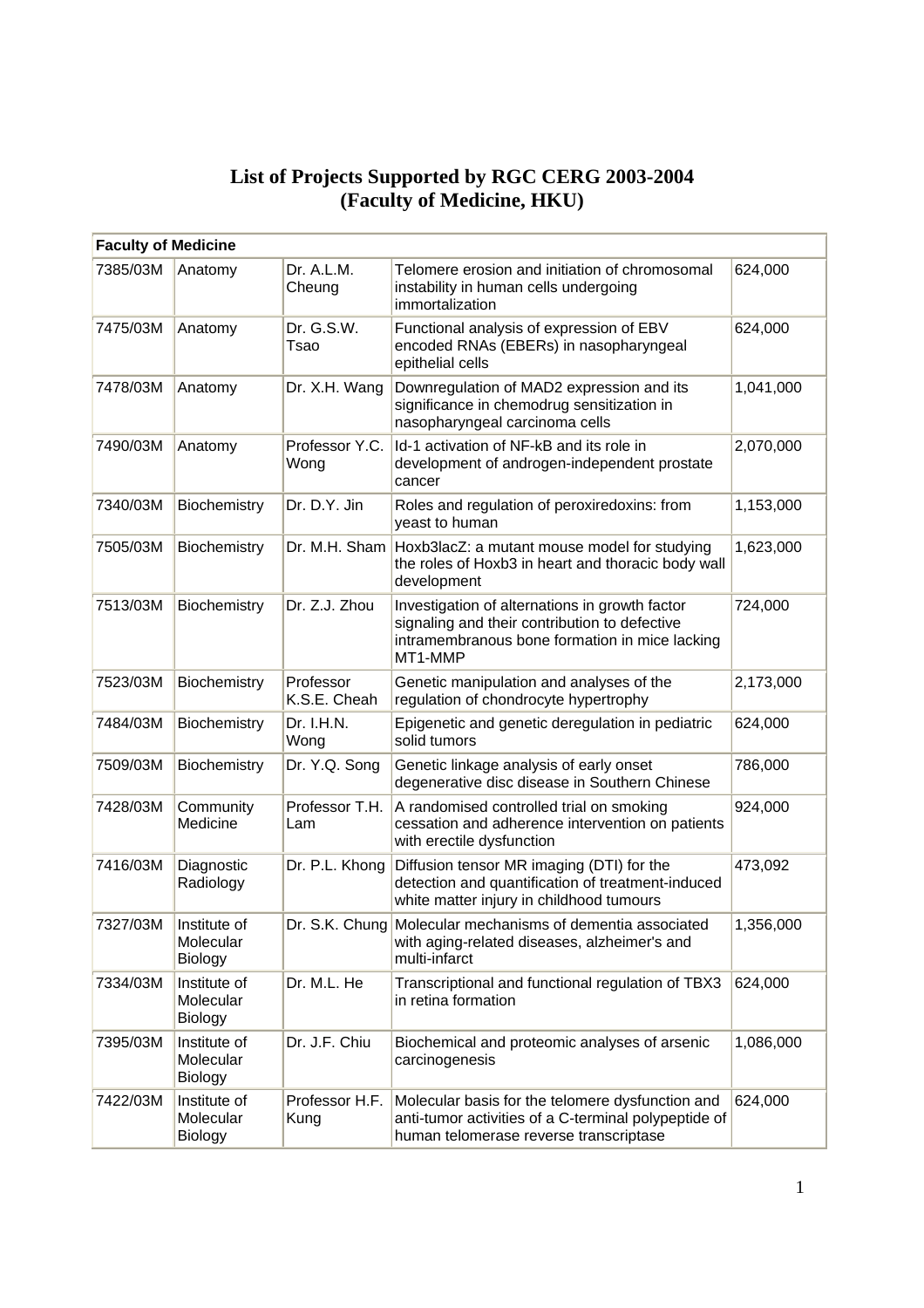|          |                                      |                           | (hTERTC27)                                                                                                                                                                           |           |
|----------|--------------------------------------|---------------------------|--------------------------------------------------------------------------------------------------------------------------------------------------------------------------------------|-----------|
| 7445/03M | Institute of<br>Molecular<br>Biology | Dr. M.C.M. Lin            | Molecular basis of alcohol-induced birth defects,<br>the critical role of Pax 6                                                                                                      | 1,203,000 |
| 7495/03M | Institute of<br>Molecular<br>Biology | Dr. J.Y.Q.<br>Yang        | The polyol pathway as a thrifty pathway<br>promoting energy storage                                                                                                                  | 1,387,800 |
| 7347/03M | Medicine                             | Dr. G.R. Li               | lonic channels of mesenchymal stem cells from<br>bone marrow and cell proliferation                                                                                                  | 624,000   |
| 7353/03M | Medicine                             | Dr. J.C.W.<br>Mak         | Effects of pseudomonas aeruginosa pyocyanin<br>and 1-hydroxyphenazine on the regulation of<br>glucocorticoid receptor activation and function in<br>airway epithelial cells in vitro | 524,000   |
| 7371/03M | Medicine                             | Dr. J.C.J.L.<br>Zhang     | Functional analysis of SM22beta by tissue-<br>specific targeted deletion in mice                                                                                                     | 1,691,371 |
| 7374/03M | Medicine                             | Professor<br>D.T.M. Chan  | Internalization of anti-DNA antibodies from<br>patients with lupus nephritis by human mesangial<br>cells                                                                             | 624,000   |
| 7379/03M | Medicine                             | Professor<br>V.N.Y. Chan  | Localisation of the disease of disease-<br>susceptibility gene for adolescent idiopathic<br>scoliosis                                                                                | 1,623,000 |
| 7424/03M | Medicine                             | Professor K.N.<br>Lai     | Chemokine production and T cell interaction in<br>chronic glomerulo-nephritides and interstitial<br>nephritis: exploration of tubulo-glomerular<br>communication                     | 624,000   |
| 7426/03M | Medicine                             | Professor<br>K.S.L. Lam   | Clinical, genetic and functional studies of two<br>novel fat-derived hormones                                                                                                        | 624,000   |
| 7439/03M | Medicine                             | Mr. J.C.K.<br>Leung       | The roles of electrical charge of IgA1 in the<br>pathogenesis of IgA nephropathy                                                                                                     | 624,000   |
| 7443/03M | Medicine                             | Professor<br>R.H.S. Liang | Adoptive transfer of herpes zoster cellular<br>immunity to BMT patients by vaccination of<br>seropositive donors with live-attenuated varicella<br>zoster vaccine                    | 624,000   |
| 7482/03M | Medicine                             | Dr. B.C.Y.<br>Wong        | Regulation of hTERT in relation to non-steroidal<br>anti-inflammatory drugs in gastronintestinal<br>carcinogenesis                                                                   | 1,256,000 |
| 7487/03M | Medicine                             | Dr. R.W.M.<br>Wong        | Non-cardiac chest pain in Chinese population                                                                                                                                         | 936,000   |
| 7493/03M | Medicine                             | Dr. H.H.X. Xia            | Molecular and genetic mechanisms of<br>helicobacter pylori-induced antralization in gastric<br>carcinogenesis                                                                        | 1,572,000 |
| 7341/03M | Microbiology                         | Dr. R.Y.T. Kao            | Application of chemical genetic approaches to<br>dissect the molecular basis of virulence and<br>dimorphism in Penicillium marneffei                                                 | 1,337,000 |
| 7356/03M | Microbiology                         | Dr. L.L.M.<br>Poon        | Roles of segment-specific vRNA sequences of<br>influenza A virus in viral replication, transcription<br>and gene expression                                                          | 1,112,000 |
| 7363/03M | Microbiology                         | Dr. S.S.Y.<br>Wong        | Screening antigenic proteins in penicillium<br>marneffei for seroepidemiology and vaccination                                                                                        | 624,000   |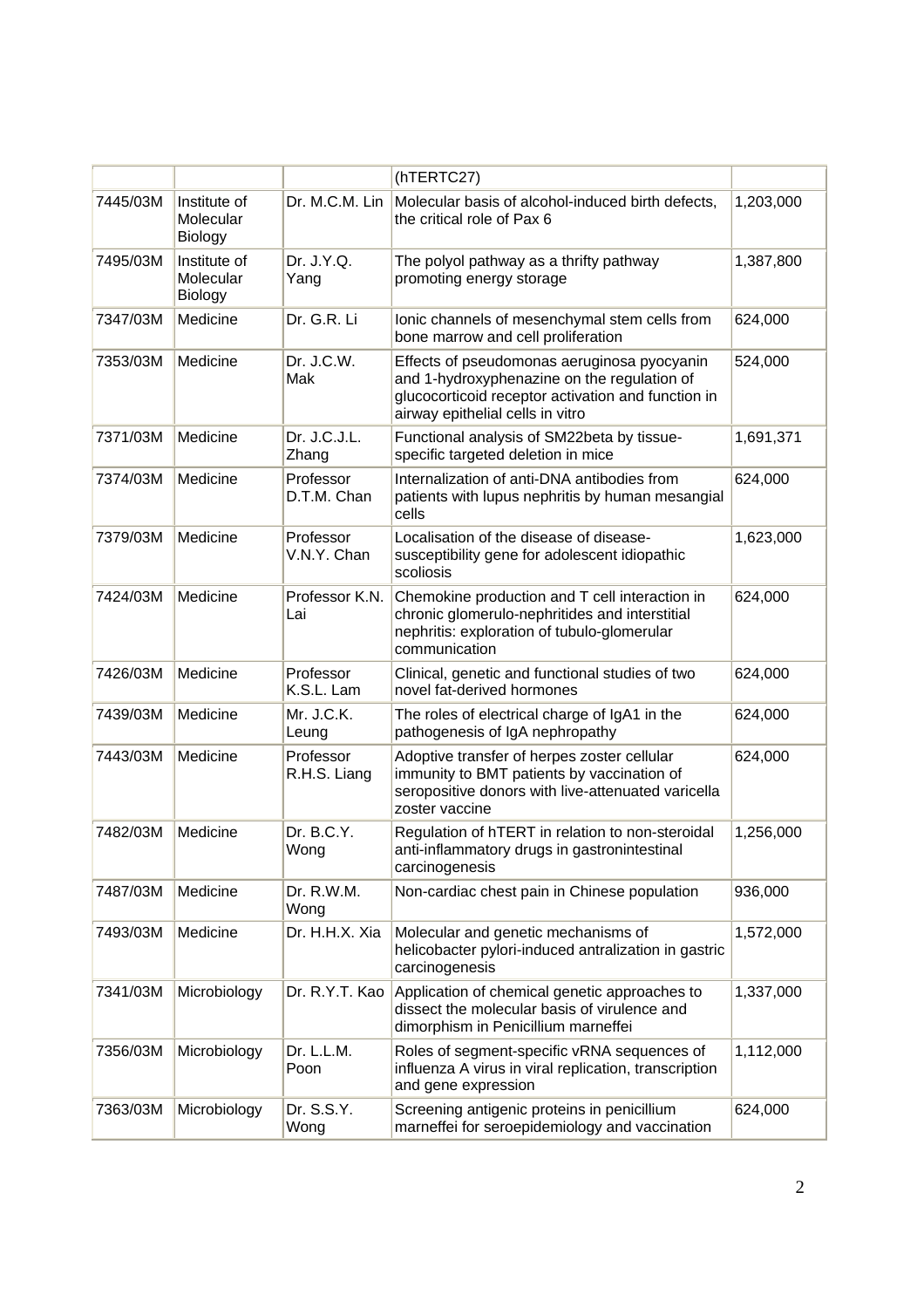| 7459/03M | Microbiology                            | Professor<br>J.S.M. Peiris       | Viral determinants underlying the increased<br>secretion of pro-inflammatory cytokines in H5N1<br>infected human macrophages: a mechanism for<br>the unusual severity of human H5N1 disease?                                                 | 1,715,400 |
|----------|-----------------------------------------|----------------------------------|----------------------------------------------------------------------------------------------------------------------------------------------------------------------------------------------------------------------------------------------|-----------|
| 7408/03M | Obstetrics &<br>Gynaecology             | Professor P.C.<br>Ho             | Role of glycodelin in fertilization                                                                                                                                                                                                          | 624,000   |
| 7429/03M | Obstetrics &<br>Gynaecology             | Professor<br>T.T.H. Lao          | A study on the interrelationship among insulin-like<br>growth factors, apoptosis and proliferation of<br>trophoblast, and placental size throughout<br>pregnancy, and their effects on infant outcome, in<br>normal and diabetic pregnancies | 836,000   |
| 7441/03M | Obstetrics &<br>Gynaecology             | Dr. T.W.<br>Leung                | The role of p73 in radiation response in cervical<br>cancer                                                                                                                                                                                  | 891,000   |
| 7323/03M | Paediatrics<br>and<br>Adolescent<br>Med | Dr. S.Y. Chan                    | Functional studies of the role of NAP79 in the<br>development of the heart                                                                                                                                                                   | 599,000   |
| 7394/03M | Paediatrics<br>and<br>Adolescent<br>Med | Dr. A.K.S.<br>Chiang             | Prospective study of virologic and immunologic<br>parameters of primary Epstein-Barr virus infection<br>in Chinese children                                                                                                                  | 936,000   |
| 7396/03M | Paediatrics<br>and<br>Adolescent<br>Med | Dr. S.S.S.<br>Chiu               | A population based study of hospitalization<br>disease burden for respiratory viral infections in<br>children                                                                                                                                | 624,000   |
| 7430/03M | Paediatrics<br>and<br>Adolescent<br>Med | Dr. A.S.Y. Lau                   | A role for apoptogenic gene PKR in regulating<br>TNF and cytokine expression in Avian influenza<br>H5N1 infections                                                                                                                           | 803,000   |
| 7410/03M | Pathology                               | Dr. F.P. Huang                   | Mechanisms for the induction and regulation of<br>autoimmune responses by dendritic cells and T<br>regulatory cells in systemic lupus erythematosus                                                                                          | 624,000   |
| 7440/03M | Pathology                               | Dr. S.Y. Leung                   | Delineation of prognostic biomarkers in gastric<br>cancer using cDNA microarray data, validation in<br>independent dataset and their functional<br>characterisation                                                                          | 991,000   |
| 7447/03M | Pathology                               | Dr. L.W. Lu                      | B cell apoptosis and its regulation in<br>autoimmunity                                                                                                                                                                                       | 1,167,000 |
| 7454/03M | Pathology                               | Dr. I.O.L. Ng                    | Deciphering dysregulation of mitotic checkpoint<br>control in liver cancer                                                                                                                                                                   | 1,653,000 |
| 7486/03M | Pathology                               | Dr. M.P. Wong                    | Identification of candidate cancer genes in<br>regions of frequent chromosomal aberration in<br>non-small cell lung cancers                                                                                                                  | 624,000   |
| 7397/03M | Pharmacology                            | Professor C.H.<br>Cho            | Delineation of the contributory role of<br>EGF/polyamine/K+ channel in gastric mucosal<br>repair                                                                                                                                             | 624,000   |
| 7524/03M | Pharmacology                            | Professor<br>P.M.G.<br>Vanhoutte | Endothelial dysfunction in diabetes: role of<br>endothelium-derived contracting factor                                                                                                                                                       | 624,000   |
| 7380/03M | Physiology                              | Professor Y.S.                   | Senstitive period for topographic spatial                                                                                                                                                                                                    | 1,473,000 |